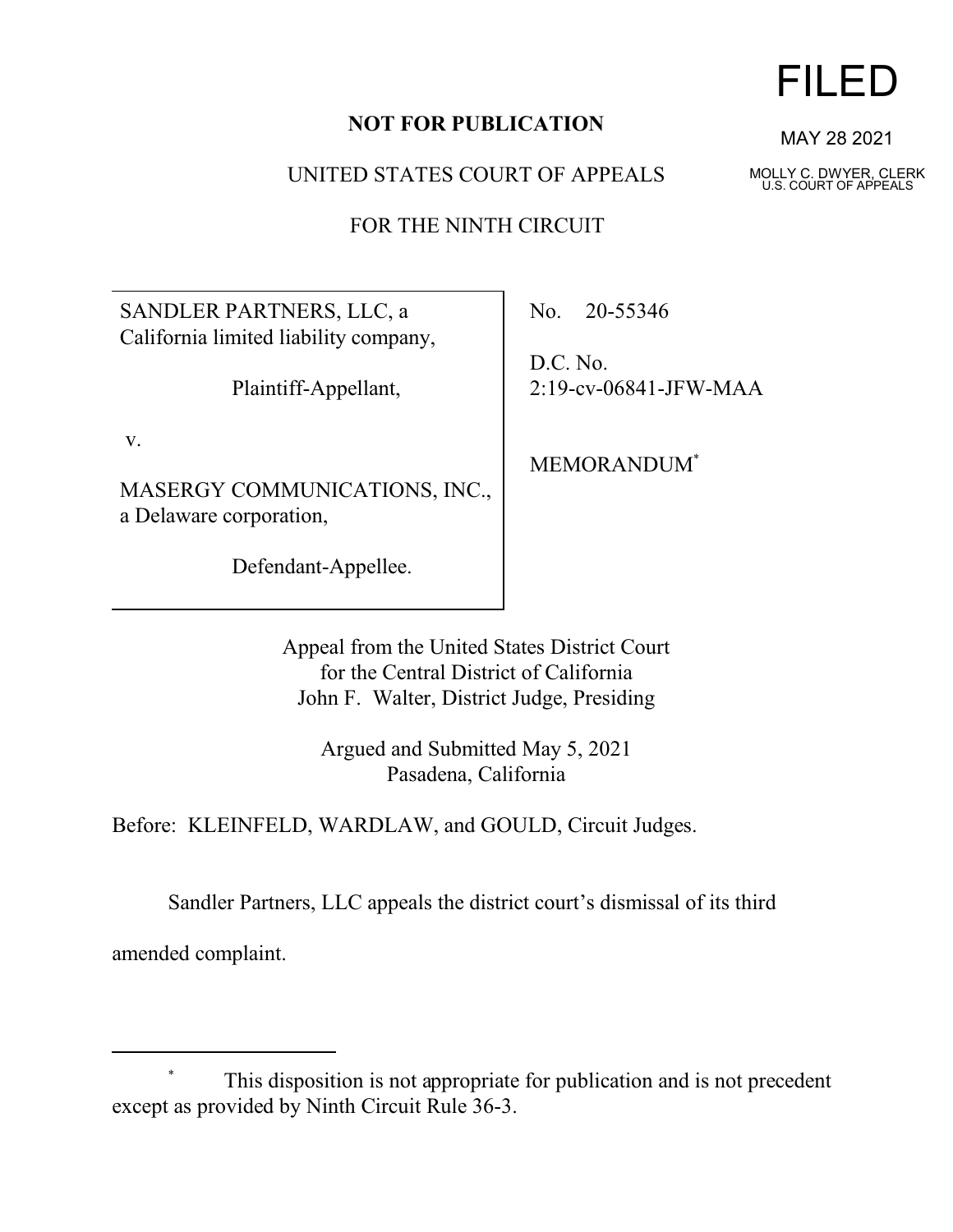The district court erred in holding that the non-compete provision is void per se. California Business and Professions Code § 16600 provides that "every contract by which anyone is restrained from engaging in a lawful profession, trade, or business of any kind is to that extent void." The district court relied on the California Supreme Court's decision in *Edwards v. Arthur Andersen LLP*, which held that a non-compete agreement between an employee and his employer was void under Section 16600 regardless of whether it was reasonable. *See* 189 P.3d 285, 290–93 (Cal. 2008).

However, after the district court issued its decision, the California Supreme Court clarified in *Ixchel Pharma, LLC v. Biogen, Inc.* that while non-compete agreements upon the termination of employment or the sale of an interest in business are void per se, contractual provisions that restrain businesses from engaging in lawful business with other businesses must be evaluated under the rule of reason. *See* 470 P.3d 571, 581–90 (Cal. 2020). As the Court explained, businesses routinely enter into contracts that limit their ability to conduct business because "[s]uch arrangements can help businesses leverage complementary capabilities, ensure stability in supply or demand, and protect their research, development, and marketing efforts from being exploited by contractual partners."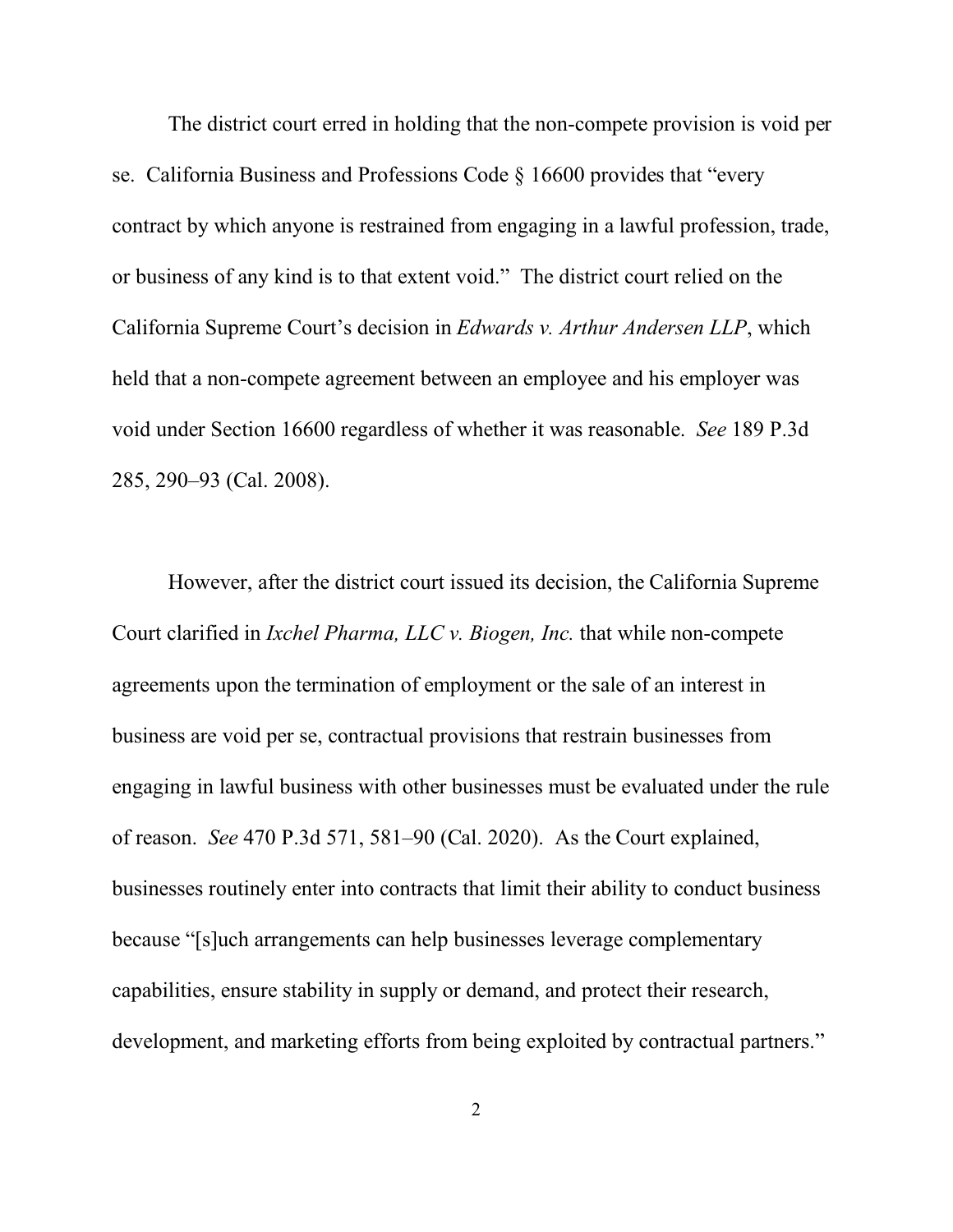*Id.* at 589. Therefore, a business restraint is invalid only if it "harms competition more than it helps." *Id.* at 581 (quoting *In re Cipro Cases I & II*, 348 P.3d 845, 861 (Cal. 2015)).

In light of *Ixchel*, the non-compete provision in Sandler's contract with Masergy must be evaluated under the rule of reason. This analysis is heavily factual. To determine whether a business restraint is void, a court must look to its "circumstances, details, and logic" by examining "the facts peculiar to the business in which the restraint is applied, the nature of the restraint and its effects, and the history of the restraint and the reasons for its adoption." *Id.* at 581, 588 (internal quotation marks omitted) (quoting *Cipro*, 348 P.3d at 861–62). In a typical case, this might even require expert testimony on the definition of the relevant market and the extent of the defendant's market power. *Cipro*, 348 P.3d at 861. Given the facts alleged in Sandler's complaint, it is at least plausible that the non-compete provision at issue is enforceable under the rule of reason. *See Bell Atl. Corp. v. Twombly*, 550 U.S. 544, 570 (2007). The purpose may be to incentivize sales efforts by promising the commissioned salesman commissions even if the seller replaces the salesman with another, which may in appropriate circumstances be permissible under *Ixchel*. The district court's dismissal was therefore premature,